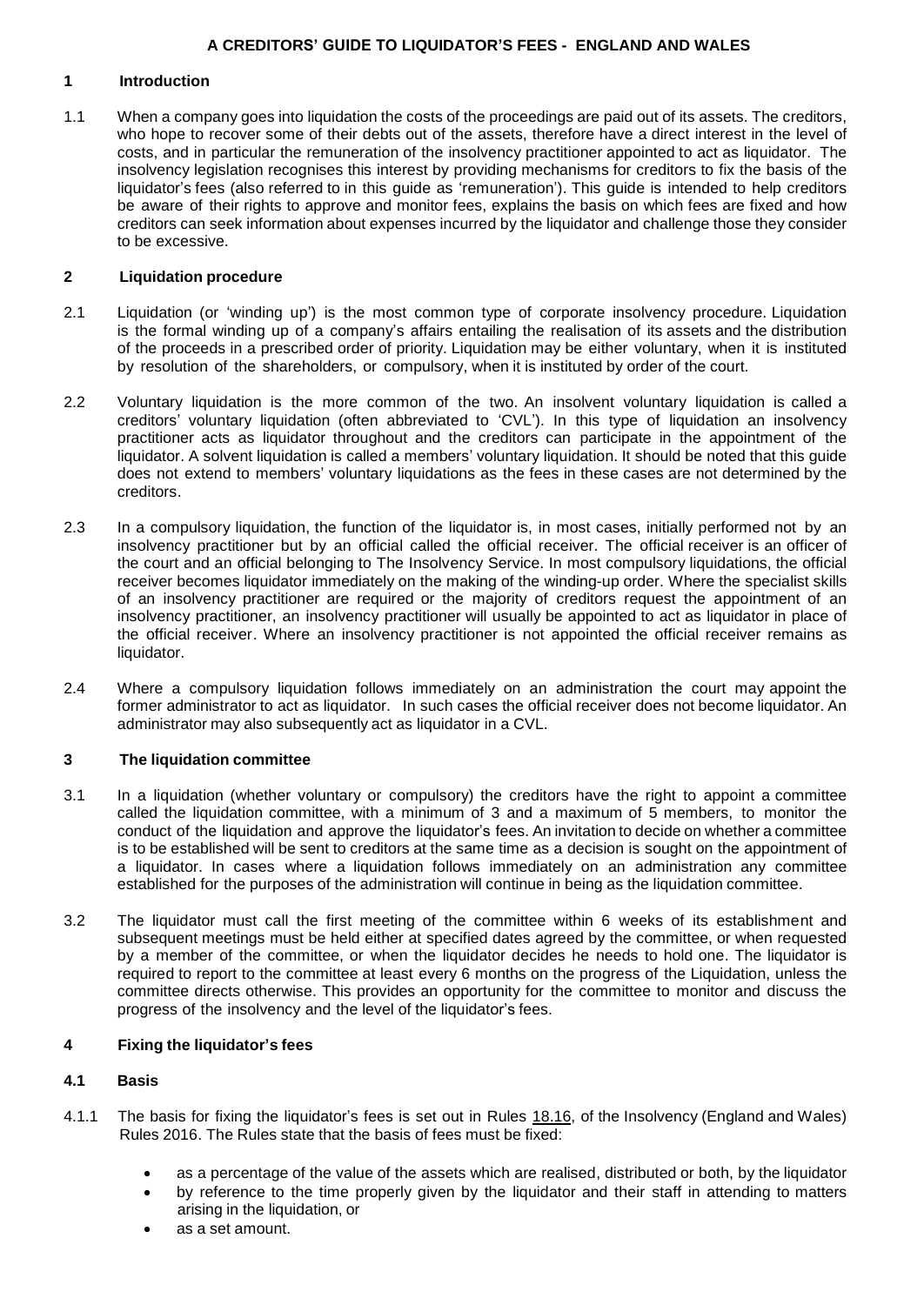- 4.1.2 Any combination of these bases may be used to fix the fees and different bases may be used for different things done by the liquidator. Where the fee is fixed as a percentage, different percentages may be used for different things done by the liquidator.
- 4.1.3 Where remuneration is sought on more than one basis by the liquidator, it should be clearly stated to which part of the liquidator's activities each basis relates.
- 4.1.4 Payments to a liquidator from a liquidation should be fair and reasonable reflections of the work necessarily and properly undertaken in respect of the liquidator's appointment. These payments should not be approved by any party with whom the liquidator has a professional or personal relationship which gives rise to a conflict of interest. Those responsible for approving payments from a liquidation to a liquidator or their associates should be provided with sufficient information to enable them to make an informed judgement about the reasonableness of the liquidator's requests.
- 4.1.5 Information provided by the liquidator should be presented in a manner which is transparent, consistent throughout the life of the appointment and useful to creditors and other interested parties, whilst being proportionate to the circumstances of the appointment.

### **4.2 Advance information where fees are not based on time costs**

4.2.1 Prior to the determination of the basis of fees, the liquidator must give the creditors details of the work the liquidator proposes to undertake, and the expenses they consider will be, or are likely to be, incurred.

#### **4.3 Fees estimates where fees are to be based on time costs**

- 4.3.1 Where the liquidator proposes to take fees based on time costs, he must first provide the creditors with detailed information in the form of a 'fees estimate'. A fees estimate is a written estimate that specifies –
	- details of the work the liquidator and their staff propose to undertake;
	- the hourly rate or rates the liquidator and their staff propose to charge for each part of that work;
	- the time the liquidator anticipates each part of that work will take;
	- whether the liquidator anticipates it will be necessary to seek approval or further approval under the Rules; and
	- the reasons it will be necessary to seek such approval.
- 4.3.2 When providing a fees estimate, the liquidator should supply that information in sufficient time for creditors (including when acting through a committee) to be able to make an informed judgement about the reasonableness of the liquidator's requests. Fees estimates should be based on all of the information available to the liquidator at the time that the estimate is provided.
- 4.3.3 In addition, the liquidator must give the creditors details of the expenses they considers will be, or are likely to be, incurred.

#### **4.4 Who fixes the fees?**

- 4.4.1 It is for the liquidation committee (if there is one) to determine on which of these bases, or combination of bases, the fees are to be fixed. Where it is fixed as a set amount or a percentage, it is for the committee to determine the amount, percentage or percentages to be applied. Rule 18.16 says that in arriving at its decision the committee shall have regard to the following matters:
	- the complexity (or otherwise) of the case;
	- any responsibility of an exceptional kind or degree which falls on the liquidator in connection with the insolvency;
	- the effectiveness with which the liquidator appears to be carrying out, or to have carried out, their duties;
	- the value and nature of the property with which the liquidator has to deal.
- 4.4.2 If there is no liquidation committee, or the committee does not make the requisite determination, the liquidator's fees may be fixed by a decision of the creditors by a decision procedure. The creditors take account of the same matters as apply in the case of the committee.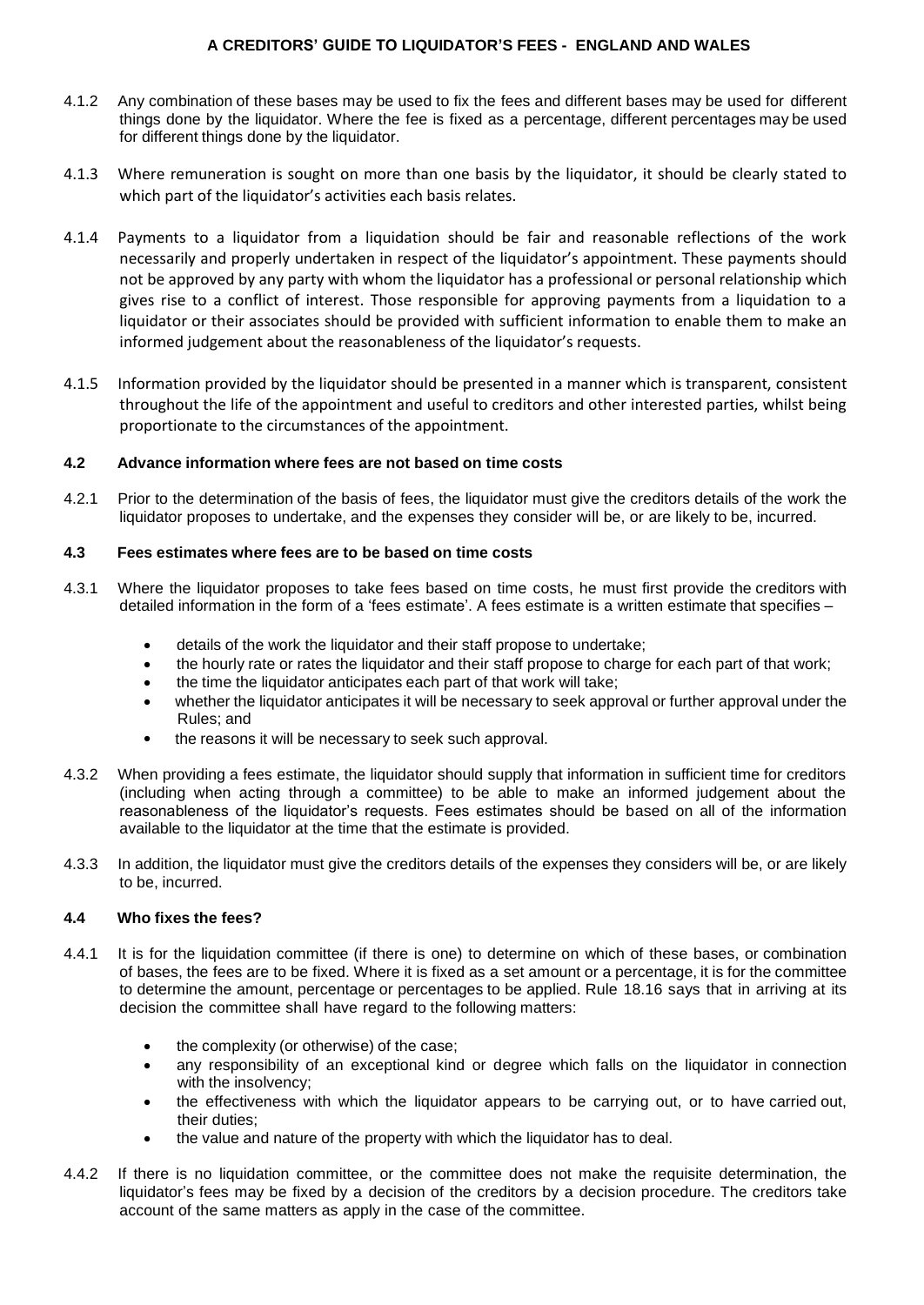- 4.4.3 If the fees are not fixed as above, it will be fixed in one of the following ways. In a CVL, it will be fixed by the court on application by the liquidator, but the liquidator may not make such an application unless t hey have first tried to get their fees fixed by the committee or creditors as described above, and in any case not later than 18 months after their appointment. In a compulsory liquidation, it will be calculated in accordance with a scale set out in the Rules.
- 4.4.4 Where the liquidation follows directly on from an administration in which the liquidator had acted as administrator, the basis of fees fixed in the administration continues to apply in the liquidation).

### **5 Review of fees**

5.1 Where there has been a material and substantial change in circumstances since the basis of the liquidator's fees was fixed, the liquidator may request that it be changed. The request must be made to the same body as initially approved the fees, and the same rules apply as to the original approval.

# **6 What information should be provided by the liquidator?**

# **6.1 General principles**

- 6.1.1 The liquidator should provide those responsible for approving his fees with sufficient information to enable them to make an informed judgement about the reasonableness of the liquidator's request. The information should be presented in a manner which is transparent, consistent throughout the life of the case and useful to creditors, while being proportionate to the circumstances of the case.
- 6.1.2 The liquidator should provide an indication of the likely return to creditors when seeking approval for the basis of their remuneration.
- 6.1.3 The liquidator should disclose:
	- a) all payments arising from the insolvency appointment to the liquidator or their associates;
	- b) the form and nature of any professional or personal relationships between the liquidator and their associates.
- 6.1.4 The liquidator should inform creditors and other interested parties of their rights under insolvency legislation, and should advise them how they may access suitable information setting out their rights within the first communication with them and in each subsequent report. An insolvency practitioner may provide information, including a fees estimate, within pre-appointment communications (such as when assisting directors in commencing a liquidation).
- 6.1.5 Where the liquidator sub-contracts work that could otherwise be carried out by the liquidator or their staff, this should be drawn to the attention of creditors and other interested parties with an explanation of why it is being done, what is being done, and how much it will cost.

### **6.2 Key issues**

- 6.2.1 The key issues of concern to those with a financial interest in the level of payments from the insolvency estate will commonly be:
	- the work the liquidator anticipates will be done, and why that work is necessary;
	- the anticipated payment for that work;
	- whether it is anticipated that the work will provide a financial benefit to creditors, and if so what anticipated benefit (or if the work provided no direct financial benefit to creditors, but was required by statute);
	- the work actually done and why that work was necessary;
	- the actual payment for the work;
	- whether the work has provided a financial benefit to creditors, and if so what benefit (or if the work provided no direct financial benefit, but was required by statute).
- 6.2.2 When providing information about payments from the liquidation, the liquidator should do so in a way which clearly explains the key issues. Narrative explanations should be provided to support any numerical information supplied. Such an approach allows creditors and other interested parties to better recognise the nature of a liquidator's role and the work they intend to undertake, or have undertaken, in accordance with the key issues.
- 6.2.3 When approval for a set fee or a percentage basis is sought, the liquidator should explain why the basis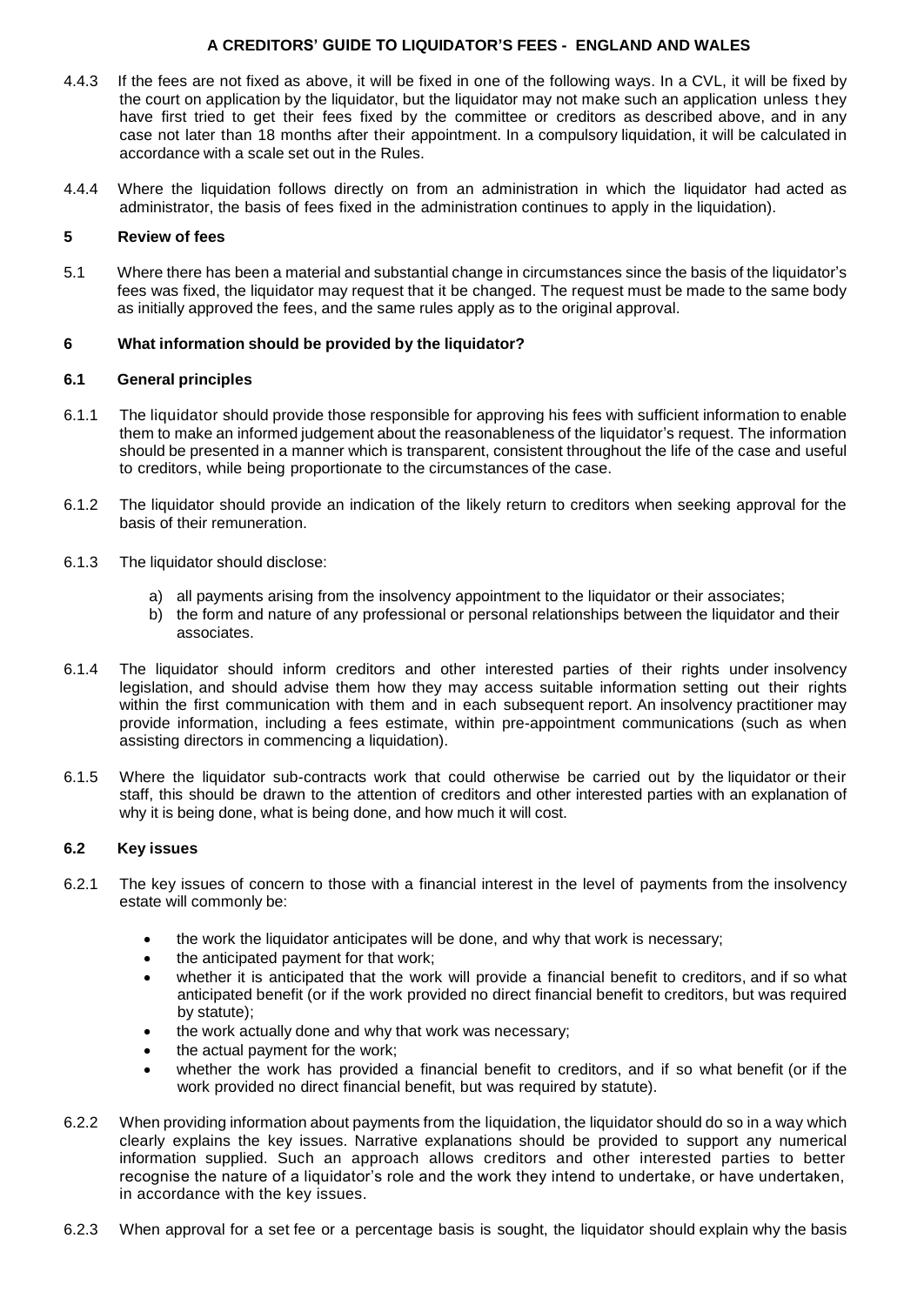requested is expected to produce a fair and reasonable reflection of the work that the liquidator anticipates will be undertaken. Where a set amount or a percentage basis is being used, an explanation should be provided of the direct costs included. The liquidator should not seek to separately recover sums already included in a set amount or percentage basis fee and should be transparent in presenting any information.

#### **6.3 Fee estimates**

- 6.3.1 When providing a fees estimate of time to be spent, creditors and other interested parties may find a blended rate (or rates) and total hours anticipated to be spent on each part of the anticipated work more easily understandable and comparable than detail covering each grade or person working on the appointment. The estimate should clearly describe what activities are anticipated to be conducted in respect of the estimated fee.
- 6.3.2 The information provided in the fees estimate may not be presented on the basis of alternative scenarios or provide a range of estimated charges. However, for other payments that the liquidator anticipates will be, or are likely to be, made, it is acceptable to provide a range or repeat a range quoted by a third party, for example legal costs in litigation in any expense estimates.

#### **6.4 Expenses**

- 6.4.1 Expenses are any payments from the liquidation which are neither a liquidator's remuneration nor a distribution to a creditor or a member. Expenses also include disbursements. Disbursements are payments which are first met by the liquidator, and then reimbursed to the liquidator from the liquidation.
- 6.4.2 Expenses are divided into those that do not need approval before they are charged to the liquidation (category 1) and those that do (category 2).
	- Category 1 expenses: These are payments to persons providing the service to which the expense relates who are not an associate of the liquidator. Category 1 expenses can be paid without prior approval.
	- Category 2 expenses: These are payments to associates or which have an element of shared costs. Before being paid, category 2 expenses require approval in the same manner as a liquidator's remuneration. Category 2 expenses require approval whether paid directly from the estate or as a disbursement.
- 6.4.3 When seeking approval of category 2 expenses, the liquidator should explain, for each expenses, the basis on which the expenses is being charged to the liquidation. If the liquidator has obtained approval for the basis of Category 2 expenses, that basis may continue to be used in a sequential appointment where further approval of the basis of remuneration is not required, or where the liquidator is replaced.
- 6.4.4 Any shared or allocated payments incurred by the liquidator or their firm are to be treated as category 2 expenses and approval sought before payment.
- 6.4.5 The following are not permissible as either remuneration or an expense:
	- an expense or any other charge calculated as a percentage of remuneration;
	- an administration fee or charge additional to the liquidator's remuneration;
	- the recovery of basic overheads other than those absorbed in the charge out rates.

## **6.5 Payment of pre-appointment expenses**

- 6.5.1 The following categories of expenses may be paid out of the company's assets, either before or after the commencement of the liquidation, as an expense of the liquidation:
	- any reasonable and necessary expenses of preparing the statement of affairs
	- any reasonable and necessary expenses of the decision procedure or deemed consent procedure to seek a decision from the creditors on the nomination of liquidator.
- 6.5.2 If payment has not been made pre-commencement of the liquidation, payment may not be made to the liquidator or any associate of the liquidator, otherwise than with the approval if the liquidation committee, creditors or the court.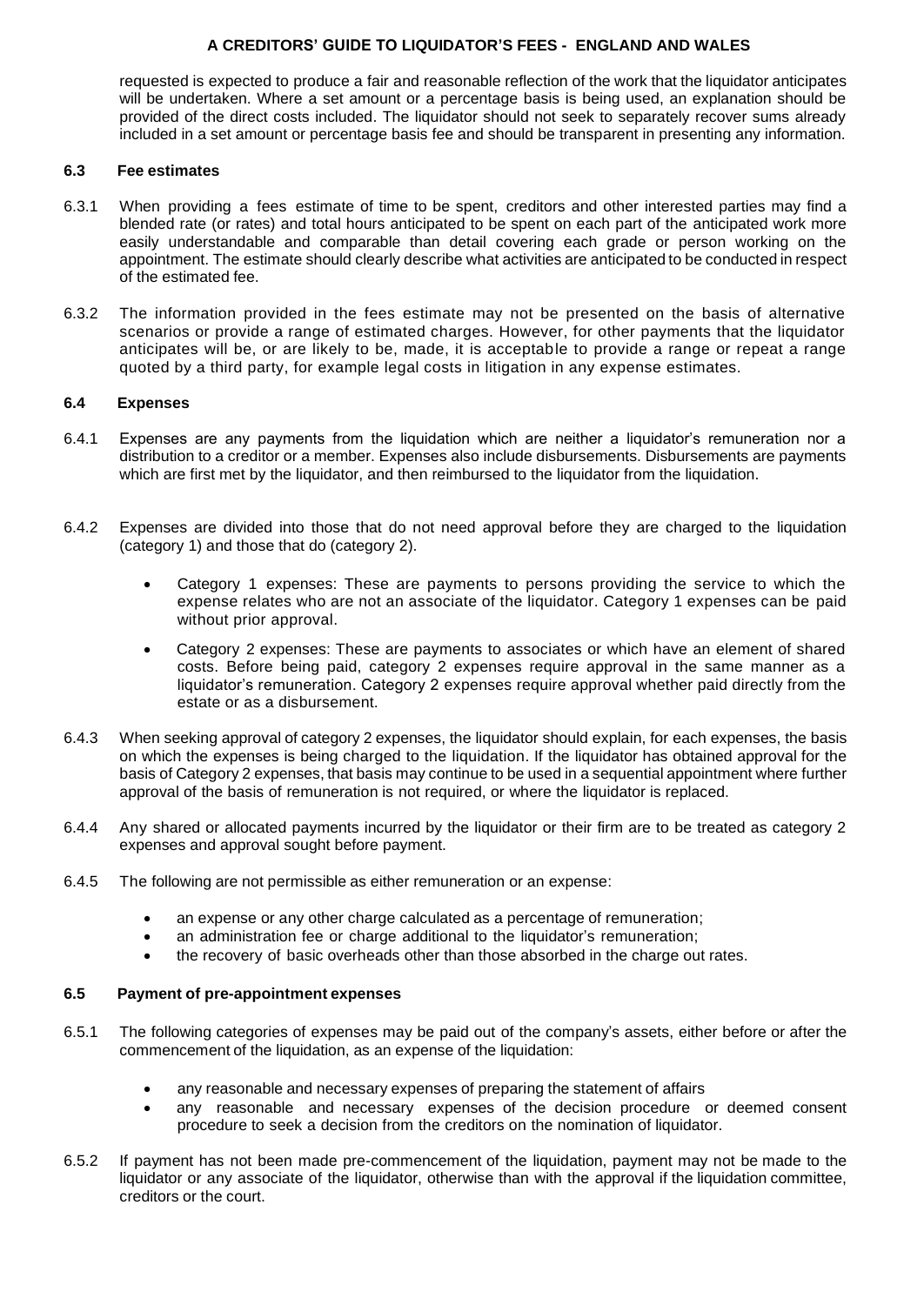- 6.5.3 Disclosure should be made of amounts already paid to the liquidator in respect of pre-appointment costs, giving the amounts paid, the name of the payer, and its relationship to the estate and the nature of the payment.
- 6.5.4 Disclosure should follow the principles and standards as set out in this Guidance.

# **6.6 Realisations for secured creditors**

6.6.1 Where the liquidator realises an asset on behalf of a secured creditor and receives remuneration out of the proceeds (see paragraph 12.1 below), they should disclose the amount of that remuneration in any reports they sends to creditors.

# **7 Exceeding the amount set out in the fees estimate**

- 7.1 Fees cannot be drawn in excess of the fees estimate without approval by the body which fixed the original basis of the fee. The request for approval must specify –
	- the reason why the liquidator has exceeded, or is likely to exceed, the fees estimate;
	- the additional work the liquidator has undertaken or proposes to undertake;
	- the hourly rate or rates the liquidator proposes to charge for each part of that additional work;
	- the time that additional work has taken or the liquidator anticipates that work will take;
	- whether the liquidator anticipates that it will be necessary to seek further approval; and
	- the reasons it will be necessary to seek further approval.

# **8 Progress reports and requests for further information**

- 8.1 The liquidator is required to send annual progress reports to creditors. In addition to the items described above and especially those in paragraph 6.2.1, the reports must include:
	- details of the basis fixed for the fee of the liquidator (or if not fixed at the date of the report, the steps taken during the period of the report to fix it);
	- if the basis has been fixed, the fee charged during the period of the report, irrespective of whether it was actually paid during that period (except where it is fixed as a set amount, in which case it may be shown as that amount without any apportionment for the period of the report);
	- if the report is the first to be made after the basis has been fixed, the fee charged during the periods covered by the previous reports, together with a description of the things done during those periods, irrespective of whether payment was actually made during the period of the report;
	- if the fees have been fixed on a time costs basis, the actual hours and average rate (or rates) of the costs charged for each part of the work;
	- details of progress during the period of the report, including a summary of the receipts and payments during the period;
	- details of what needs to be done;
	- where appropriate, a statement setting out whether, at the date of the report  $$ 
		- the fee expected to be charged is likely to exceed the fees estimate or any approval given;
		- the expenses incurred or expected to be incurred are likely to exceed, or have exceeded, the details given to the creditors prior to the determination of the basis of fees; and
		- the reason for that excess.
	- a statement of the creditors' rights to request further information, as explained in paragraph 8.2, and their right to challenge the liquidator's fees and expenses.
- 8.2 Within 21 days of receipt of a progress report a creditor may request the liquidator to provide further information about the fees and expenses set out in the report. A request must be in writing, and may be made either by a secured creditor, or by an unsecured creditor with the concurrence of at least 5% in value of unsecured creditors (including themselves) or the permission of the court.
- 8.3 The liquidator must provide the requested information within 14 days, unless he considers that:
	- the time and cost involved in preparing the information would be excessive, or
	- disclosure would be prejudicial to the conduct of the liquidation or might be expected to lead to violence against any person, or
	- the liquidator is subject to an obligation of confidentiality in relation to the information requested,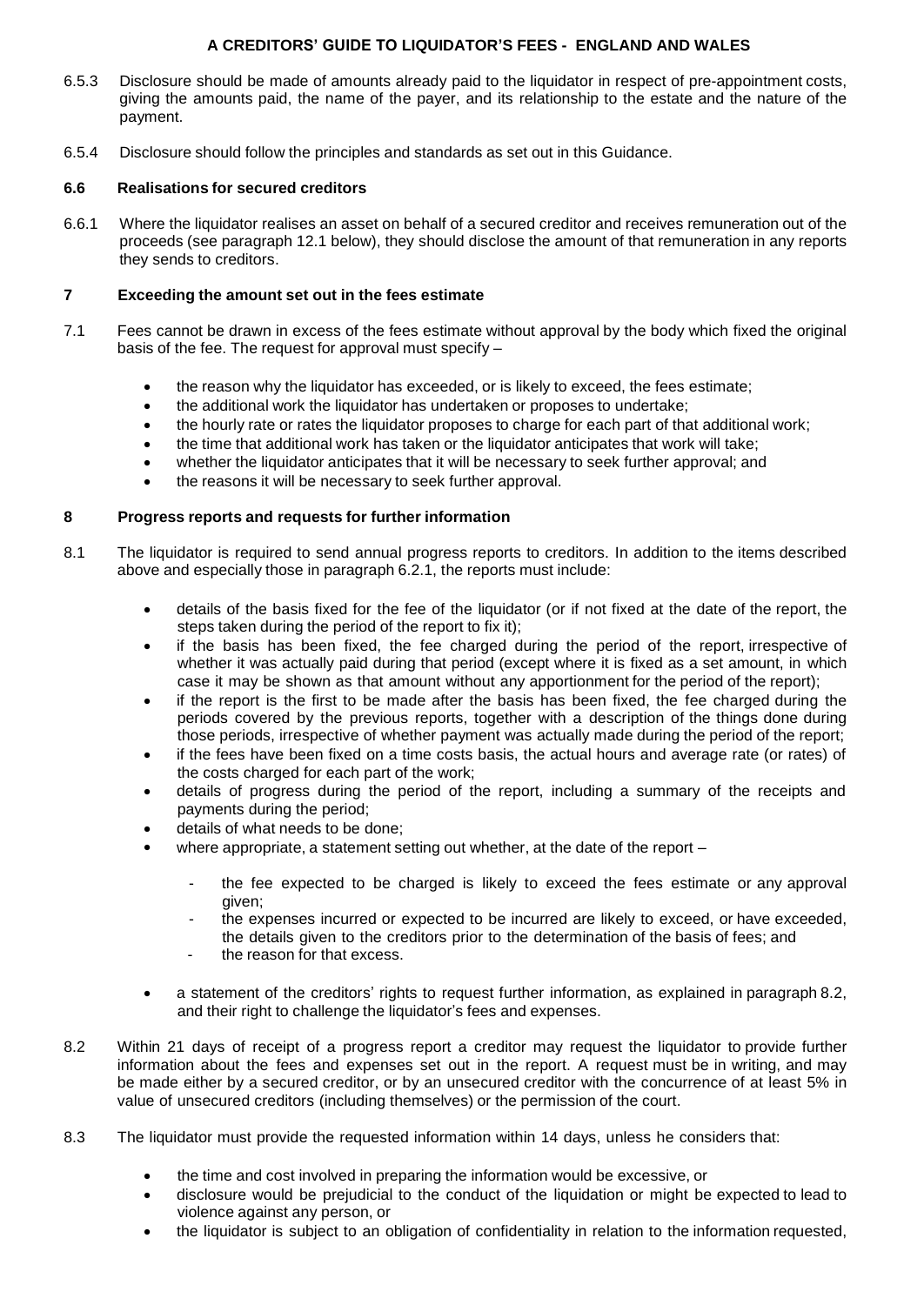in which case he must give the reasons for not providing some or all of the information.

8.4 Any creditor may apply to the court within 21 days of the liquidator's refusal to provide the requested information, or the expiry of the 14 days' time limit for the provision of the information.

#### **9 Provision of information – additional requirements**

- 9.1 The liquidator must provide certain information about the time spent on the case, free of charge, upon request by any creditor, director or shareholder of the company.
- 9.2 The information which must be provided is
	- the total number of hours spent on the case by the liquidator or staff assigned to the case;
	- for each grade of staff, the average hourly rate at which they are charged out;
	- the number of hours spent by each grade of staff in the relevant period.
- 9.3 The period for which the information must be provided is the period from appointment to the end of the most recent period of six months reckoned from the date of the liquidator's appointment, or where he has vacated office, the date that he vacated office.
- 9.4 The information must be provided within 28 days of receipt of the request by the liquidator, and requests must be made within two years from vacation of office.
- 9.5 Requests for additional information about payments should be viewed upon their individual merits and treated by the liquidator in a fair and reasonable way. The provision of additional information should be proportionate to the circumstances of the appointment.

#### **10 What if a creditor is dissatisfied?**

- 10.1 Except in cases where there is a liquidation committee it is the creditors as a body who have authority to approve the liquidator's fees.
- 10.2 If a creditor believes that the liquidator's fees are excessive, the basis is inappropriate, or the expenses incurred by the liquidator are in all the circumstances excessive, the creditor may, provided certain conditions are met, apply to the court.
- 10.3 Application may be made to the court by any secured creditor, or by any unsecured creditor provided at least 10 per cent in value of unsecured creditors (including themselves) agree, or he has the permission of the court. Any such application must be made within 8 weeks of the applicant receiving the liquidator's progress report in which the charging of the fees or incurring of the expenses in question is first reported (see paragraph 8.1 above). If the court does not dismiss the application (which it may if it considers that insufficient cause is shown) the applicant must give the liquidator a copy of the application and supporting evidence at least 14 days before the hearing.
- 10.4 If the court considers the application well founded, it may order that the fees be reduced, the basis be changed, or the expenses be disallowed or repaid. Unless the court orders otherwise, the costs of the application must be paid by the applicant and not out of the assets of the insolvent company.
- 10.5 On receipt of the liquidator's final account creditors have 8 weeks in which they may challenge the liquidator's fees and expenses as set out above.

### **11 What if the liquidator is dissatisfied?**

11.1 If the liquidator considers that the fees fixed by the liquidation committee, or in the preceding administration, is insufficient or that the basis used to fix it is inappropriate the liquidator may request that the amount or rate be increased, or the basis changed, by decision of the creditors. If the liquidator considers that the fees fixed by the liquidation committee or the creditors, or in the preceding administration or in accordance with the statutory scale is insufficient, or that the basis used to fix it is inappropriate, they may apply to the court for the amount or rate to be increased or the basis changed. If the liquidator decides to apply to the court they must give at least 14 days' notice to the members of the committee and the committee may nominate one or more of its members to appear or be represented at the court hearing. If there is no committee, the liquidator's notice of application must be sent to such of the creditors as the court may direct, and they may nominate one or more of their number to appear or be represented. The court may order the costs to be paid out of the assets.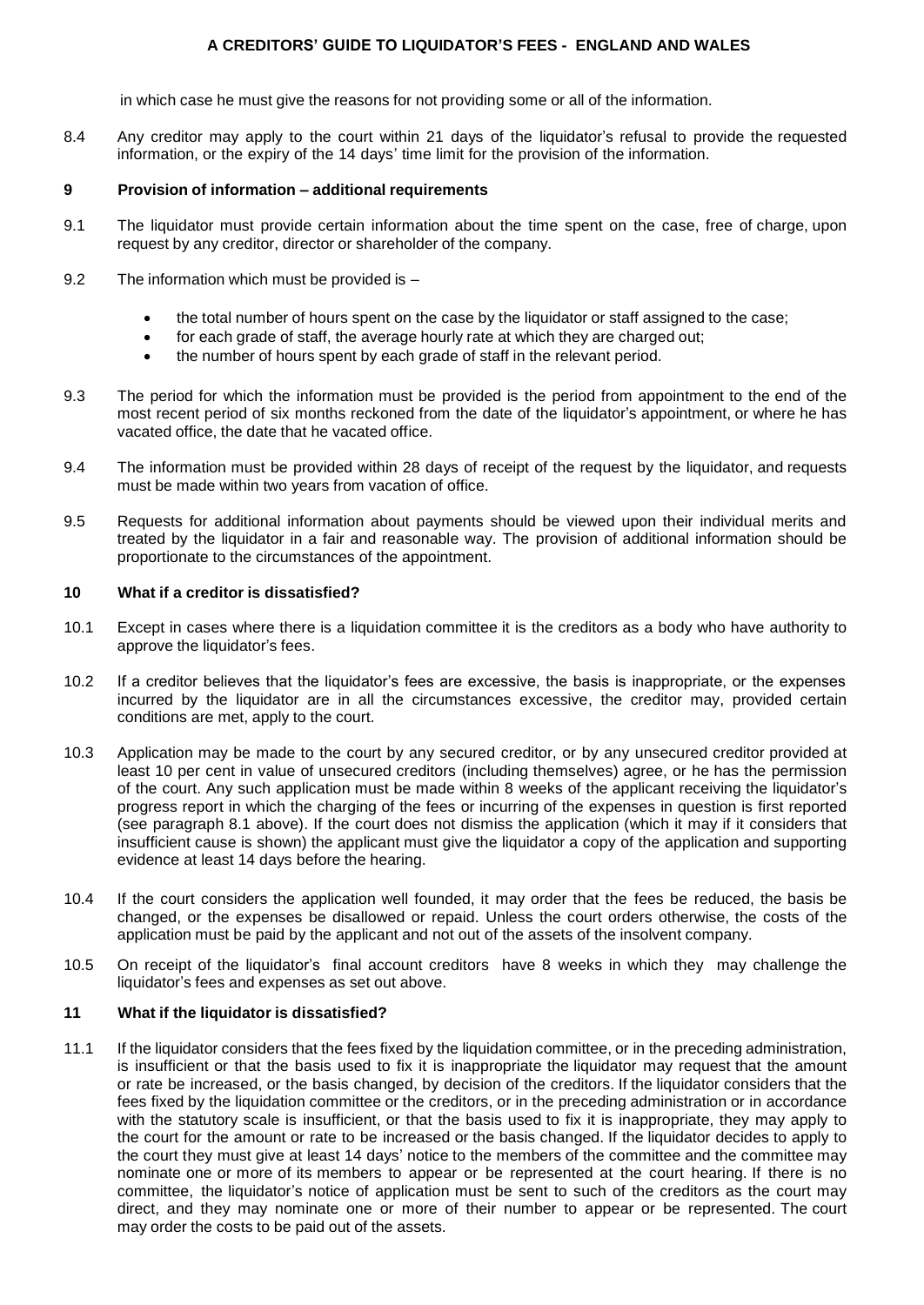### **12 Other matters relating to fees**

- 12.1 Where the liquidator realises assets on behalf of a secured creditor, the liquidator is entitled to be remunerated out of the proceeds of sale in accordance with a scale set out in the Rules. Usually, however, the liquidator will agree the basis of their fee for dealing with charged assets with the secured creditor concerned.
- 12.2 Where two (or more) joint liquidators are appointed it is for them to agree between themselves how the fee payable should be apportioned. Any dispute between them may be referred to the court, the committee or the creditors.
- 12.3 If a new liquidator is appointed in place of another, any determination, decision or court order which was in effect immediately before the replacement continues to have effect in relation to the remuneration of the new liquidator until a further determination, decision or court order is made.
- 12.4 Where the basis of the fees is a set amount, and the liquidator ceases to act before the time has elapsed or the work has been completed for which the amount was set, application may be made for a determination of the amount that should be paid to the outgoing liquidator. The application must be made to the same body as approved the fees. Where the outgoing liquidator and the incoming liquidator are from the same firm, they will usually agree the apportionment between them.
- 12.5 There may also be occasions when creditors will agree to make funds available themselves to pay for the liquidator to carry out tasks which cannot be paid for out of the assets, either because they are deficient or because it is uncertain whether the work undertaken will result in any benefit to creditors. Arrangements of this kind are sometimes made to fund litigation or investigations into the affairs of the insolvent company. Any arrangements of this nature will be a matter for agreement between the liquidator and the creditors concerned and will not be subject to the statutory rules relating to remuneration.
- 12.6 Where realisations are sufficient for creditors to be paid in full with interest, the creditors will not have the principal financial interest in the level of payments from the estate. Once this has been established by the liquidator, they should provide the beneficiaries of the anticipated surplus, on request, with information in accordance with the principles and standards set out above.

### **13 Effective date**

- 13.1 This guide applies where a liquidator is appointed on or after 1 October 2015, or where information is provided by the liquidator about fees, expenses or other payments after 6 April 2017.
- 13.2 *Please note that insolvency practitioners were subject to different regulatory requirements prior to 1 April 2021. Therefore, information provided by insolvency practitioner prior to that date may vary slightly to the information required as set out in this guide.*

### **14 Maxwell Davies Limited's Statement of Policy on Fees**

- 14.1 Unless otherwise fixed in accordance with the Insolvency Act 1986, an office holder's fees are charged by reference to the time properly given by the office holder and her staff in attending to matters arising in the case.
- 14.2 In addition to staff directly employed by Maxwell Davies Limited, the office holder may instruct the following to carry out work on the case:

| Entity ("Sub-contractors")                       | <b>Work Undertaken</b> |
|--------------------------------------------------|------------------------|
| <b>Insolutions Business Advisory PVT Limited</b> | See below*             |
| Consultant                                       | Investigation work     |

- 14.3 \* Insolutions Business Advisory PVT Limited is an associated/ connected company operating in India in which the office holder holds a financial interest. The company has been set up to provide administrative support to the office holder. Staff work on all aspects of case administration under the supervision of the office holder.
- 14.4 The Sub-contractors are engaged as a more cost-effective measure, to enable the work to be undertaken by people with the most appropriate level of expertise, and it avoids the considerable costs that would result if Maxwell Davies Limited were otherwise to directly employ specialists and sufficient staff resources to carry out the work. Junior grades of staff are used where appropriately compatible with the efficient conduct of